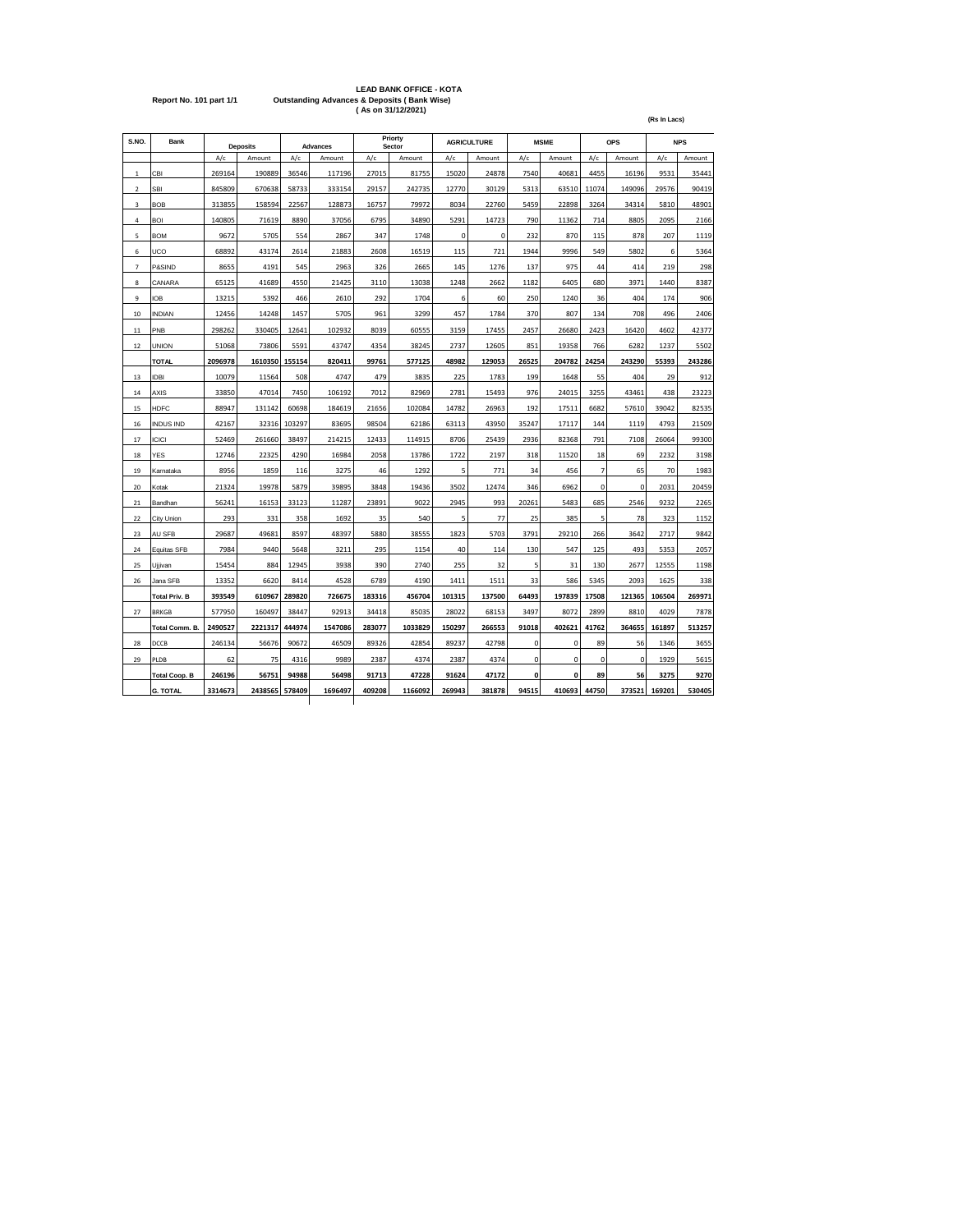|       | Report No. 101 part 1/2 |     |                  | <b>Outstanding Advances &amp; Deposits (Bank Wise)</b><br>(As on 31/12/2021) |           |     |                                |                           |    |  |  |  |  |
|-------|-------------------------|-----|------------------|------------------------------------------------------------------------------|-----------|-----|--------------------------------|---------------------------|----|--|--|--|--|
| S.NO. |                         |     |                  |                                                                              |           |     | Agriculture                    |                           |    |  |  |  |  |
|       | <b>Bank</b>             |     | <b>CROP LOAN</b> |                                                                              | TFRM LOAN |     | AGRI.<br><b>INFRASTRUCTURE</b> | AGRI.<br><b>ANCILLARY</b> |    |  |  |  |  |
|       |                         | A/c | Amount           | A/c                                                                          | Amount    | A/c | Amount                         | A/c                       | Am |  |  |  |  |

Total Agriculture

|                | <b>G. TOTAL</b>       | 169599                  | 240502    | 92422 | 83049    | 3732           | 22114    | 4190 | 36213    | 269943 | 381878    |
|----------------|-----------------------|-------------------------|-----------|-------|----------|----------------|----------|------|----------|--------|-----------|
|                | <b>Total Coop. B</b>  | 89510                   | 43500     | 903   | 1628     | 1211           | 2044     | 0    | 0        | 91624  | 47172     |
| 28             | PLDB                  | 273                     | 702.00    | 903   | 1628.00  | 1211           | 2044     |      |          | 2387   | 4374.00   |
| 27             | DCCB                  | 89237                   | 42798     |       |          |                |          |      |          | 89237  | 42798.00  |
|                | Total Comm. B.        | 59063                   | 142598.00 | 84697 | 68188.00 | 2521           | 20070.00 | 4016 | 35697.00 | 150297 | 266553.00 |
| 26             | <b>BRKGB</b>          | 21026                   | 54404.00  | 6822  | 13233.00 |                |          | 174  | 516      | 28022  | 68153.00  |
|                | <b>Total Priv. B</b>  | 19658                   | 46094     | 76580 | 49981    | 1950           | 17472    | 3127 | 23953    | 101315 | 137500    |
| 26             | Jana SFB              | 564                     | 944.00    | 847   | 567.00   |                |          |      |          | 1411   | 1511.00   |
| 25             | Ujjivan               | 255                     | 32.00     |       |          |                |          |      |          | 255    | 32.00     |
| 24             | Eugitas SFB           |                         |           | 40    | 114.00   |                |          |      |          | 40     | 114.00    |
| 23             | AU SFB                | 2                       | 47.00     | 1688  | 4737.00  | 4              | 145.00   | 129  | 774.00   | 1823   | 5703.00   |
| 22             | City Union            | 5                       | 77.00     |       |          |                |          |      |          | 5      | 77.00     |
| 21             | Bandhan Bank          | 2945                    | 993.00    |       |          |                |          |      |          | 2945   | 993.00    |
| 20             | Kotak Mahindra        | 654                     | 2548.00   | 2765  | 5164.00  | 25             | 597.00   | 58   | 4165.00  | 3502   | 12474.00  |
| 19             | Karnataka Bank        |                         |           |       |          |                |          | 5    | 771      | 5      | 771.00    |
| 18             | YES BANK              | 156                     | 326.00    | 1556  | 974.00   |                |          | 10   | 897.00   | 1722   | 2197.00   |
| 17             | <b>ICICI</b>          | 2324                    | 9470.00   | 3477  | 5168.00  |                |          | 2905 | 10801    | 8706   | 25439.00  |
| 16             | INDUS IND             | 1857                    | 7514.00   | 61234 | 29857.00 | $\overline{2}$ | 34       | 20   | 6545.00  | 63113  | 43950.00  |
| 15             | <b>HDFC</b>           | 7890                    | 6867.00   | 4973  | 3400.00  | 1919           | 16696    |      |          | 14782  | 26963.00  |
| 14             | AXIS BANK             | 2781                    | 15493.00  |       |          |                |          |      |          | 2781   | 15493.00  |
| 13             | <b>IDBI</b>           | 225                     | 1783.00   |       |          |                |          |      |          | 225    | 1783.00   |
|                | <b>Total Nat.Bank</b> | 39405                   | 96504     | 8117  | 18207    | 571            | 2598     | 889  | 11744    | 48982  | 129053.00 |
| 12             | <b>UNION</b>          | 2497                    | 8163      | 224   | 3265     | 16             | 1177     |      |          | 2737   | 12605.00  |
| 11             | PNB                   | 2738                    | 7645      | 374   | 426      | 7              | 94       | 40   | 9290     | 3159   | 17455.00  |
| 10             | <b>INDIAN BANK</b>    | 457                     | 1784.00   |       |          |                |          |      |          | 457    | 1784.00   |
| 9              | IOB                   | $\overline{\mathbf{2}}$ | 14.00     | 4     | 46.00    |                |          |      |          | 6      | 60.00     |
| 8              | CANARA                | 1100                    | 2300      | 148   | 362      |                |          |      |          | 1248   | 2662.00   |
| 7              | P&SIND                | 135                     | 1179.00   | 10    | 97.00    |                |          |      |          | 145    | 1276.00   |
| 6              | UCO                   |                         |           | 115   | 721.00   |                |          |      |          | 115    | 721.00    |
| 5              | <b>BOM</b>            |                         |           |       |          |                |          |      |          | 0      | 0.00      |
| $\overline{4}$ | <b>BOI</b>            | 3688                    | 12543.00  | 862   | 1534.00  |                |          | 741  | 646      | 5291   | 14723.00  |
| 3              | <b>BOB</b>            | 5145                    | 16131.00  | 2873  | 4855.00  |                |          | 16   | 1774.00  | 8034   | 22760.00  |
| $\overline{2}$ | SBI                   | 11479                   | 27495.00  | 687   | 1746.00  | 512            | 854      | 92   | 34.00    | 12770  | 30129.00  |
| $\mathbf{1}$   | CBI                   | 12164                   | 19250.00  | 2820  | 5155.00  | 36             | 473      |      |          | 15020  | 24878.00  |
|                |                       | A/c                     | Amount    | A/c   | Amount   | A/c            | Amount   | A/c  | Amount   | A/c    | Amount    |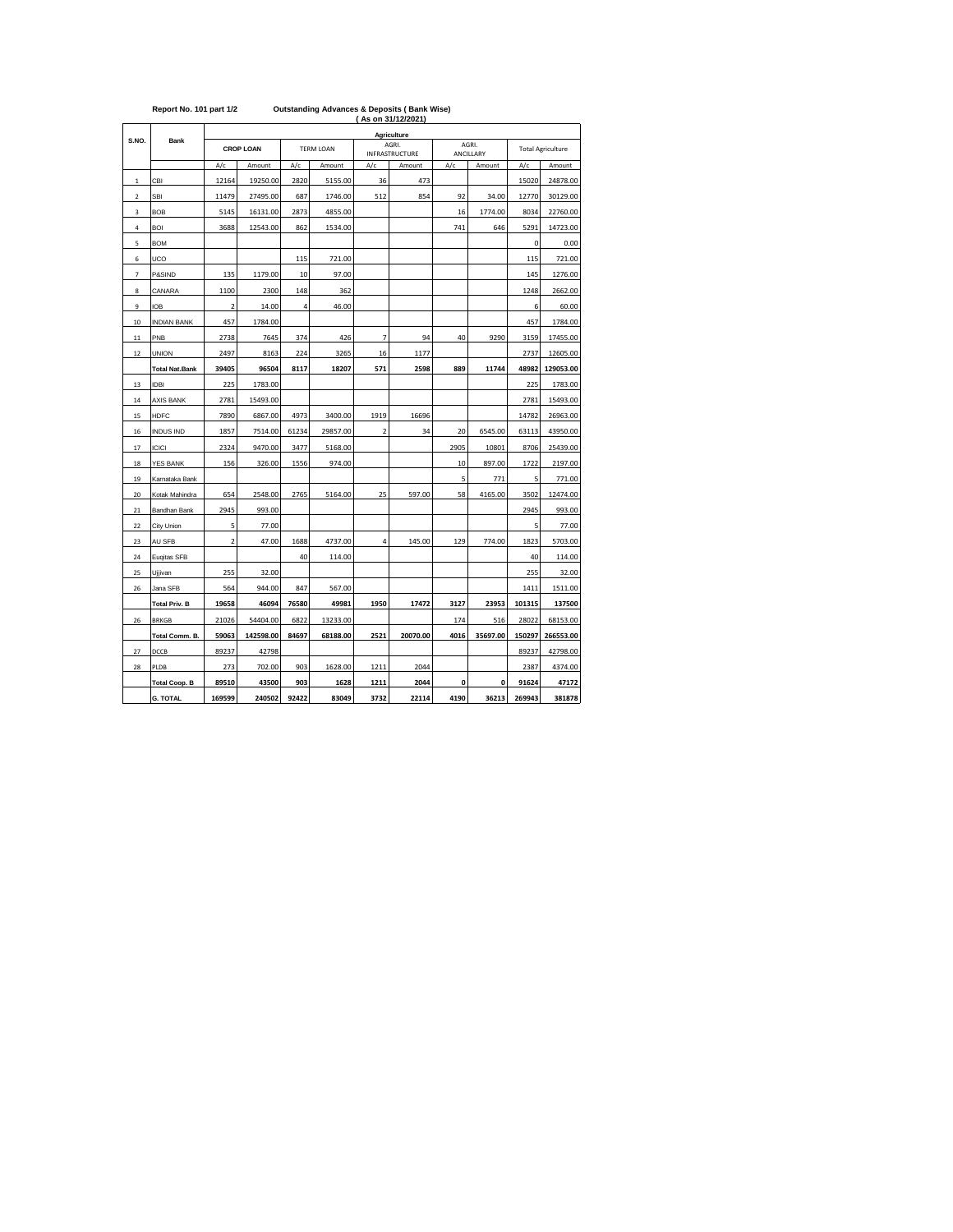|             | Report No. 101 part 1/3 |       |              |       | <b>Outstanding Advances &amp; Deposits (Bank Wise)</b> |                | (As on 31/12/2021) |     |                      |       |                   |
|-------------|-------------------------|-------|--------------|-------|--------------------------------------------------------|----------------|--------------------|-----|----------------------|-------|-------------------|
| S.NO.       | <b>Bank</b>             |       |              |       |                                                        | <b>MSME</b>    |                    |     |                      |       |                   |
|             |                         |       | Micro Entp.  |       | Small Entp.                                            |                | Medium Entp.       |     | Khadi & vill. Indus. |       | <b>Total MSME</b> |
|             |                         | A/c   | Amount       | A/c   | Amount                                                 | A/c            | Amount             | A/c | Amount               | A/c   | Amount            |
| $\mathbf 1$ | CBI                     | 2590  | 16295.00     | 4930  | 18741.00                                               | 20             | 5645.00            |     |                      | 7540  | 40681.00          |
| $\mathbf 2$ | <b>SBI</b>              | 4489  | 28896.00     | 817   | 34362.00                                               | $\overline{7}$ | 252.00             |     |                      | 5313  | 63510.00          |
| 3           | <b>BOB</b>              | 5441  | 20194.00     | 17    | 2180.00                                                | $\mathbf 1$    | 524.00             |     |                      | 5459  | 22898.00          |
| $\sqrt{4}$  | BOI                     | 748   | 8132.00      | 39    | 1205.00                                                | 3              | 2025.00            |     |                      | 790   | 11362.00          |
| 5           | <b>BOM</b>              | 232   | 870.00       |       |                                                        |                |                    |     |                      | 232   | 870.00            |
| 6           | UCO                     | 1134  | 2968.00      | 810   | 7028.00                                                |                |                    |     |                      | 1944  | 9996.00           |
| 7           | P&SIND                  | 133   | 675.00       | 4     | 300.00                                                 |                |                    |     |                      | 137   | 975.00            |
| 8           | CANARA                  | 1182  | 6405         |       |                                                        |                |                    |     |                      | 1182  | 6405.00           |
| 9           | <b>IOB</b>              | 233   | 905.00       | 17    | 335.00                                                 |                |                    |     |                      | 250   | 1240.00           |
| 10          | <b>INDIAN BANK</b>      | 125   | 295.00       | 245   | 512.00                                                 |                |                    |     |                      | 370   | 807.00            |
| 11          | PNB                     | 2144  | 13896        | 298   | 11185                                                  | 15             | 1599               |     |                      | 2457  | 26680.00          |
| $12\,$      | <b>UNION</b>            | 583   | 12812        | 267   | 6537                                                   | $\,1\,$        | 9                  |     |                      | 851   | 19358.00          |
|             | <b>Total Nat. Bank</b>  | 19034 | 112343       | 7444  | 82385                                                  | 47             | 10054              | 0   | 0                    | 26525 | 204782            |
| 13          | <b>IDBI</b>             | 154   | 1300.00      | 45    | 348.00                                                 |                |                    |     |                      | 199   | 1648.00           |
| 14          | <b>AXIS BANK</b>        | 129   | 11324.00     | 792   | 12561.00                                               | 55             | 130.00             |     |                      | 976   | 24015.00          |
| 15          | <b>HDFC</b>             | 124   | 10817.00     | 68    | 6694.00                                                |                |                    |     |                      | 192   | 17511.00          |
| 16          | <b>INDUS IND</b>        | 34372 | 8597.00      | 867   | 4569.00                                                | 8              | 3951.00            |     |                      | 35247 | 17117.00          |
| 17          | ICICI                   | 2008  | 42290.00     | 834   | 32026.00                                               | 94             | 8052.00            |     |                      | 2936  | 82368.00          |
| 18          | Yes Bank                | 195   | 6077.00      | 120   | 5351.00                                                | 3              | 92.00              |     |                      | 318   | 11520.00          |
| 19          | Karnataka Bank          | 29    | 226.00       | 5     | 230.00                                                 |                |                    |     |                      | 34    | 456.00            |
| 20          | Kotak Mahindra          | 205   | 2112.00      | 135   | 3212.00                                                | 6              | 1638.00            |     |                      | 346   | 6962.00           |
| 21          | Bandhan Bank            | 20256 | 5467.00      | 5     | 16.00                                                  |                |                    |     |                      | 20261 | 5483.00           |
| 22          | City Union              | 25    | 385.00       |       |                                                        |                |                    |     |                      | 25    | 385.00            |
| 23          | AU SFB                  | 3504  | 24115.00     | 284   | 4155.00                                                | 3              | 940.00             |     |                      | 3791  | 29210.00          |
| 24          | Equitas SFB             | 130   | 547.00       |       |                                                        |                |                    |     |                      | 130   | 547.00            |
| 25          | Ujjivan                 | 5     | 31.00        |       |                                                        |                |                    |     |                      | 5     | 31.00             |
| 26          | Jana SFB                | 33    | 586.00       |       |                                                        |                |                    |     |                      | 33    | 586.00            |
|             | <b>Total Priv.B</b>     | 61169 | 113874       | 3155  | 69162                                                  | 169            | 14803              | 0   | $\mathbf{0}$         | 64493 | 197839            |
| 26          | <b>BRKGB</b>            | 3497  | 8072.00      |       |                                                        |                |                    |     |                      | 3497  | 8072.00           |
|             | Total Comm. B.          | 80203 | 226217       | 10599 | 151547                                                 | 216            | 24857              | 0   | $\mathbf{0}$         | 91018 | 402621            |
| 27          | DCCB                    |       |              |       |                                                        |                |                    |     |                      | 0     | 0.00              |
| 28          | PLDB                    |       |              |       |                                                        |                |                    |     |                      | 0     | 0.00              |
|             | <b>Total Coop.Bank</b>  | 0     | $\mathbf{0}$ | 0     | 0                                                      | 0              | $\mathbf{0}$       | 0   | 0                    | 0     | O                 |
|             | <b>G. TOTAL</b>         | 83700 | 234289       | 10599 | 151547                                                 | 216            | 24857              | 0   | 0                    | 94515 | 410693            |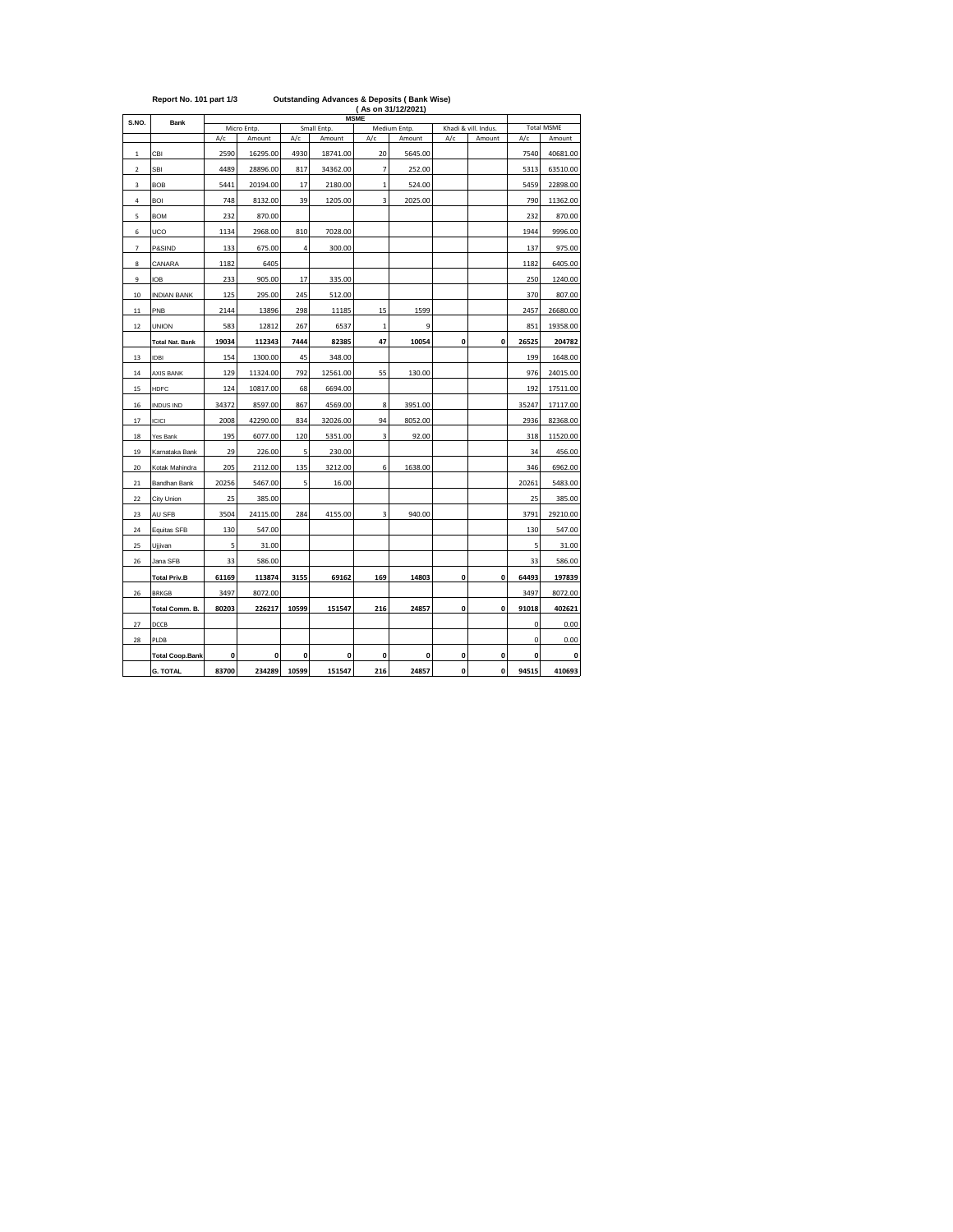|                         |                        | <b>Other Priorty Sector</b> |           |                |              |       |              |     |                      |              |                  |              |                |                |                  |
|-------------------------|------------------------|-----------------------------|-----------|----------------|--------------|-------|--------------|-----|----------------------|--------------|------------------|--------------|----------------|----------------|------------------|
| S.NO.                   | BANK                   |                             | Edu. Loan |                | Housing Loan |       | Other Loan   |     | <b>Export Credit</b> |              | Reneawble Energy |              | Social Infras. |                | <b>Total OPS</b> |
|                         |                        | A/c                         | Amount    | A/c            | Amount       | A/c   | Amount       | A/c | Amount               | A/c          | Amount           | A/c          | Amount         | A/c            | Amount           |
| $\mathbf{1}$            | CBI                    | 615                         | 1270.00   | 2530           | 13945.00     | 1310  | 981.00       |     |                      |              |                  |              |                | 4455           | 16196            |
| $\overline{\mathbf{c}}$ | SBI                    | 924                         | 4555.00   | 7801           | 132528.00    | 2349  | 12013.00     |     |                      |              |                  |              |                | 11074          | 149096           |
| 3                       | <b>BOB</b>             | 218                         | 848.00    | 2631           | 32593.00     | 415   | 873.00       |     |                      |              |                  |              |                | 3264           | 34314            |
| 4                       | BOI                    | 99                          | 219.00    | 169            | 5524.00      | 446   | 3062.00      |     |                      |              |                  |              |                | 714            | 8805             |
| 5                       | <b>BOM</b>             | 19                          | 67.00     | 82             | 791.00       | 14    | 20.00        |     |                      |              |                  |              |                | 115            | 878              |
| 6                       | UCO                    | 41                          | 196.00    | 508            | 5606.00      |       |              |     |                      |              |                  |              |                | 549            | 5802             |
| 7                       | P&SIND                 | 3                           | 18.00     | 41             | 396.00       |       |              |     |                      |              |                  |              |                | 44             | 414              |
| 8                       | CANARA                 | 91                          | 340       | 552            | 3618         | 37    | 13           |     |                      |              |                  |              |                | 680            | 3971             |
| 9                       | <b>IOB</b>             | 8                           | 22.00     | 28             | 382.00       |       |              |     |                      |              |                  |              |                | 36             | 404              |
| 10                      | <b>INDIAN BANK</b>     | 15                          | 75.00     | 74             | 512.00       | 45    | 121.00       |     |                      |              |                  |              |                | 134            | 708              |
| 11                      | PNB                    | 383                         | 1483      | 1981           | 14910        | 59    | 27           |     |                      |              |                  |              |                | 2423           | 16420            |
| 12                      | <b>UNION</b>           | 74                          | 586       | 484            | 4552         | 208   | 1144         |     |                      |              |                  |              |                | 766            | 6282             |
|                         | <b>Total Nat. Bank</b> | 2490                        | 9679      | 16881          | 215357       | 4883  | 18254        | 0   | 0                    | $\mathbf{0}$ | 0                | $\mathbf{0}$ | $\mathbf{0}$   | 24254          | 243290           |
| 13                      | <b>IDBI</b>            | 20                          | 62.00     | 35             | 342.00       |       |              |     |                      |              |                  |              |                | 55             | 404              |
| 14                      | <b>AXIS BANK</b>       |                             |           | 740            | 15980.00     | 2515  | 27481.00     |     |                      |              |                  |              |                | 3255           | 43461            |
| 15                      | <b>HDFC</b>            |                             |           | 1361           | 11620.00     | 5321  | 45990.00     |     |                      |              |                  |              |                | 6682           | 57610            |
| 16                      | <b>INDUS IND</b>       |                             |           | 144            | 1119.00      |       |              |     |                      |              |                  |              |                | 144            | 1119             |
| 17                      | ICICI                  | 26                          | 120.00    | 664            | 6981.00      | 101   | 7.00         |     |                      |              |                  |              |                | 791            | 7108             |
| 18                      | Yes Bank               |                             |           | 18             | 69.00        |       |              |     |                      |              |                  |              |                | 18             | 69               |
| 19                      | Karnataka Bank         |                             |           | $\overline{7}$ | 65.00        |       |              |     |                      |              |                  |              |                | $\overline{7}$ | 65               |
| 20                      | Kotak Mahindra         |                             |           |                |              |       |              |     |                      |              |                  |              |                | 0              | $\pmb{0}$        |
| 21                      | Bandhan Bank           |                             |           | 685            | 2546.00      |       |              |     |                      |              |                  |              |                | 685            | 2546             |
| 22                      | City Union             |                             |           | 5              | 78.00        |       |              |     |                      |              |                  |              |                | 5              | 78               |
| 23                      | AU SFB                 |                             |           | 266            | 3642.00      |       |              |     |                      |              |                  |              |                | 266            | 3642             |
| 24                      | Eugitas SFB            |                             |           |                |              | 125   | 493.00       |     |                      |              |                  |              |                | 125            | 493              |
| 25                      | Ujjivan                |                             |           | 5              | 65.00        | 125   | 2612.00      |     |                      |              |                  |              |                | 130            | 2677             |
| 26                      | Jana SFB               |                             |           | 96             | 705.00       | 5249  | 1388.00      |     |                      |              |                  |              |                | 5345           | 2093             |
|                         | <b>Total Priv.B</b>    | 46                          | 182       | 4026           | 43212        | 13436 | 77971        | 0   | 0                    | 0            | 0                | $\mathbf{0}$ | 0              | 17508          | 121365           |
| 26                      | <b>BRKGB</b>           | 40                          | 193.00    | 407            | 5820.00      | 2452  | 2797.00      |     |                      |              |                  |              |                | 2899           | 8810             |
|                         | Total Comm. B.         | 2536                        | 9861      | 20907          | 258569       | 18319 | 96225        | 0   | 0                    | $\pmb{0}$    | 0                | 0            | $\pmb{0}$      | 41762          | 364655           |
| 27                      | DCCB                   | $\mathbf{1}$                | 6.00      | 88             | 50.00        |       |              |     |                      |              |                  |              |                | 89             | 56               |
| 28                      | PLDB                   |                             |           |                |              |       |              |     |                      |              |                  |              |                | $\mathbf 0$    | 0                |
|                         | <b>Total Coop.Bank</b> | 1                           | 6         | 88             | 50           | 0     | $\mathbf{0}$ | 0   | 0                    | 0            | 0                | $\mathbf{0}$ | $\mathbf{0}$   | 89             | 56               |
|                         | <b>G. TOTAL</b>        | 2577                        | 10060     | 21402          | 264439       | 20771 | 99022        | 0   | 0                    | $\mathbf 0$  | $\mathbf{0}$     | $\mathbf{0}$ | 0              | 44750          | 373521           |

**Report No. 101 part 1/4 Outstanding Advances & Deposits ( Bank Wise) ( As on 31/12/2021)**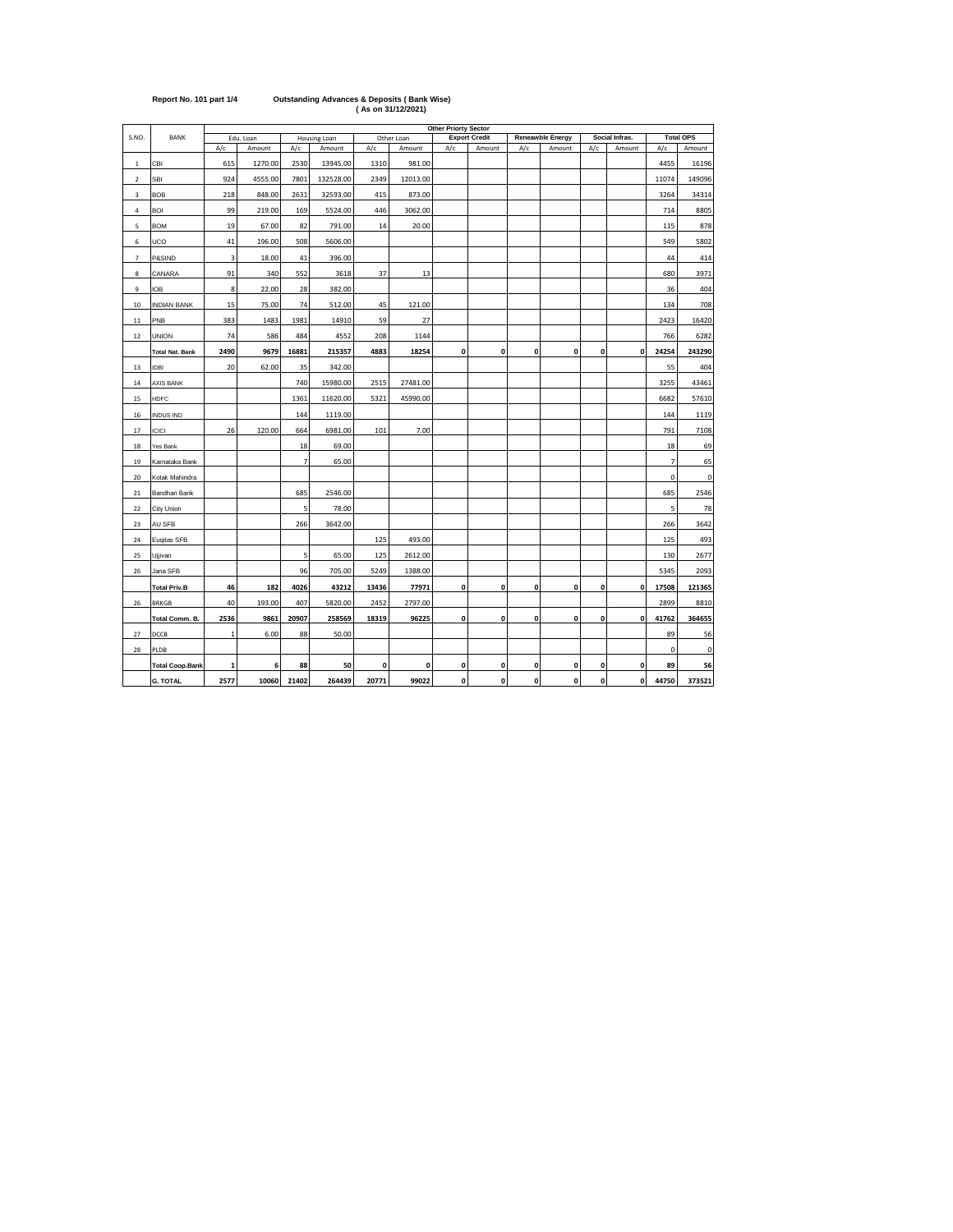|                |                        |        |                       |       |             | $(A5 \, \text{OII} \, \text{OII} \, \text{I} \, \text{I} \, \text{I} \, \text{I} \, \text{I} \, \text{I} \, \text{I} \, \text{I} \, \text{I} \, \text{I} \, \text{I} \, \text{I} \, \text{I} \, \text{I} \, \text{I} \, \text{I} \, \text{I} \, \text{I} \, \text{I} \, \text{I} \, \text{I} \, \text{I} \, \text{I} \, \text{I} \, \text{I} \, \text{I} \, \text{I} \, \text{I} \, \text{I$ |                 |        |              | (Rs in lacs) |              |  |
|----------------|------------------------|--------|-----------------------|-------|-------------|----------------------------------------------------------------------------------------------------------------------------------------------------------------------------------------------------------------------------------------------------------------------------------------------------------------------------------------------------------------------------------------------|-----------------|--------|--------------|--------------|--------------|--|
| S.NO.          | <b>Bank</b>            |        | <b>Weakar Section</b> |       | <b>SCST</b> |                                                                                                                                                                                                                                                                                                                                                                                              | <b>MINORITY</b> |        | <b>WOMEN</b> |              | <b>PMEGP</b> |  |
|                |                        | A/c    | Amount                | A/c   | Amount      | A/c                                                                                                                                                                                                                                                                                                                                                                                          | Amount          | A/c    | Amount       | A/c          | Amount       |  |
| $\mathbf 1$    | CBI                    | 8719   | 17954.00              | 1461  | 1892.00     | 1478                                                                                                                                                                                                                                                                                                                                                                                         | 16845.00        | 6656   | 17712.00     |              |              |  |
| $\mathbf 2$    | <b>SBI</b>             | 15247  | 47849.00              | 22134 | 29456.00    | 19546                                                                                                                                                                                                                                                                                                                                                                                        | 63657.00        | 9684   | 17849.00     |              |              |  |
| 3              | <b>BOB</b>             | 6648   | 26859.00              | 2254  | 5564.00     | 425                                                                                                                                                                                                                                                                                                                                                                                          | 14758.00        | 2365   | 9548.00      |              |              |  |
| 4              | BOI                    | 1254   | 3015.00               | 978   | 2815.00     | 525                                                                                                                                                                                                                                                                                                                                                                                          | 1394.00         | 575    | 1985.00      |              |              |  |
| 5              | <b>BOM</b>             | 90     | 290.00                | 32    | 125.00      | 40                                                                                                                                                                                                                                                                                                                                                                                           | 145.00          | 36     | 152.00       |              |              |  |
| 6              | UCO                    | 758    | 1465.00               | 235   | 456.00      | 725                                                                                                                                                                                                                                                                                                                                                                                          | 1684.00         | 325    | 915.00       |              |              |  |
| $\overline{7}$ | P&SIND                 | 195    | 225.00                | 95    | 145.00      | 95                                                                                                                                                                                                                                                                                                                                                                                           | 185.00          | 197    | 825.00       |              |              |  |
| 8              | CANARA                 | 898    | 2345                  | 201   | 564         | 205                                                                                                                                                                                                                                                                                                                                                                                          | 895             | 145    | 321          |              |              |  |
| 9              | IOB                    | 75     | 135.00                | 45    | 78.00       | 85                                                                                                                                                                                                                                                                                                                                                                                           | 254.00          | 85     | 325.00       |              |              |  |
| 10             | <b>INDIAN BANK</b>     | 65     | 54.00                 | 25    | 56.00       | 15                                                                                                                                                                                                                                                                                                                                                                                           | 90.00           | 65     | 165.00       |              |              |  |
| 11             | PNB                    | 5484   | 10564                 | 530   | 1984        | 789                                                                                                                                                                                                                                                                                                                                                                                          | 4801            | 2654   | 10245        |              |              |  |
| 12             | <b>UNION</b>           | 1518   | 3666                  | 884   | 2238        | 302                                                                                                                                                                                                                                                                                                                                                                                          | 4120            | 396    | 1397         |              |              |  |
|                | <b>Total Nat. Bank</b> | 40951  | 114421                | 28874 | 45373       | 24230                                                                                                                                                                                                                                                                                                                                                                                        | 108828          | 23183  | 61439        |              |              |  |
| 13             | <b>IDBI</b>            | 245    | 1354.00               | 325   | 397.00      | 75                                                                                                                                                                                                                                                                                                                                                                                           | 502.00          | 90     | 514.00       |              |              |  |
| 14             | <b>AXIS BANK</b>       | 4812   | 6974.00               | 1625  | 4682.00     | 435                                                                                                                                                                                                                                                                                                                                                                                          | 1395.00         | 565    | 1685.00      |              |              |  |
| 15             | <b>HDFC</b>            | 1874   | 4812.00               | 450   | 2101.00     | 654                                                                                                                                                                                                                                                                                                                                                                                          | 814.00          | 9546   | 5684.00      |              |              |  |
| 16             | <b>INDUS IND</b>       | 4312   | 9549.00               | 1294  | 2846.00     | 725                                                                                                                                                                                                                                                                                                                                                                                          | 2169.00         | 465    | 1541.00      |              |              |  |
| 17             | <b>ICICI</b>           | 8546   | 21234.00              | 2134  | 3958.00     | 1879                                                                                                                                                                                                                                                                                                                                                                                         | 13465.00        | 7354   | 79152.00     |              |              |  |
| $18\,$         | Yes Bank               | 932    | 1415.00               | 30    | 121.00      | 45                                                                                                                                                                                                                                                                                                                                                                                           | 852.00          | 765    | 187.00       |              |              |  |
| 19             | Karnataka Bank         |        |                       |       |             |                                                                                                                                                                                                                                                                                                                                                                                              |                 |        |              |              |              |  |
| 20             | Kotak Mahindra         | 812    | 5574.00               | 175   | 5012.00     | 105                                                                                                                                                                                                                                                                                                                                                                                          | 3912.00         | 102    | 312.00       |              |              |  |
| 21             | Bandhan Bank           |        |                       |       |             | 25340                                                                                                                                                                                                                                                                                                                                                                                        | 6658.00         | 25715  | 7013.00      |              |              |  |
| 22             | City Union             |        |                       |       |             |                                                                                                                                                                                                                                                                                                                                                                                              |                 |        |              |              |              |  |
| 23             | AU SFB                 | 1395   | 3984.00               | 525   | 1452.00     | 1082                                                                                                                                                                                                                                                                                                                                                                                         | 5418.00         | 345    | 1271.00      |              |              |  |
| 24             | Equitas SFB            | 1254   | 801.00                | 725   | 105.00      | 2010                                                                                                                                                                                                                                                                                                                                                                                         | 385.00          | 5025   | 798.00       |              |              |  |
| 25             | Ujjivan                | 11837  | 2843.00               | 2861  | 833.00      | 1699                                                                                                                                                                                                                                                                                                                                                                                         | 452.00          | 12695  | 3219.00      |              |              |  |
| 26             | Jana SFB               | 6976   | 1775                  | 11    | 44.00       | 13                                                                                                                                                                                                                                                                                                                                                                                           | 43.00           | 6952   | 1688.00      |              |              |  |
|                | <b>Total Priv. B</b>   | 42995  | 60315                 | 10155 | 21551       | 34062                                                                                                                                                                                                                                                                                                                                                                                        | 36065           | 69619  | 103064       |              |              |  |
| 26             | <b>BRKGB</b>           | 24754  | 21897                 | 4765  | 5314.00     | 1730                                                                                                                                                                                                                                                                                                                                                                                         | 5684.00         | 6246   | 7164         |              |              |  |
|                | Total Comm. B.         | 83946  | 174736                | 39029 | 66924       | 58292                                                                                                                                                                                                                                                                                                                                                                                        | 144893          | 92802  | 164503       | 0            | $\mathbf{0}$ |  |
| 27             | DCCB                   | 65123  | 22484                 | 48974 | 20416       | 7451                                                                                                                                                                                                                                                                                                                                                                                         | 9645            | 2958   | 8469         | 0            | 0.00         |  |
| 28             | PLDB                   | 842    | 1304                  | 1489  | 788         | 86                                                                                                                                                                                                                                                                                                                                                                                           | 53              | 150    | 197          |              |              |  |
|                | <b>Total Coop. Ba</b>  | 65965  | 23788                 | 50463 | 21204       | 7537                                                                                                                                                                                                                                                                                                                                                                                         | 9698            | 3108   | 8666         | 0            | 0            |  |
|                | <b>G. TOTAL</b>        | 174665 | 220421                | 94257 | 93442       | 67559                                                                                                                                                                                                                                                                                                                                                                                        | 160275          | 102156 | 180333       | $\mathbf{0}$ | $\mathbf{o}$ |  |

## **Report No. 101 part 1/6 Outstanding Advances & Deposits ( Bank Wise) ( As on 31/12/2021)**